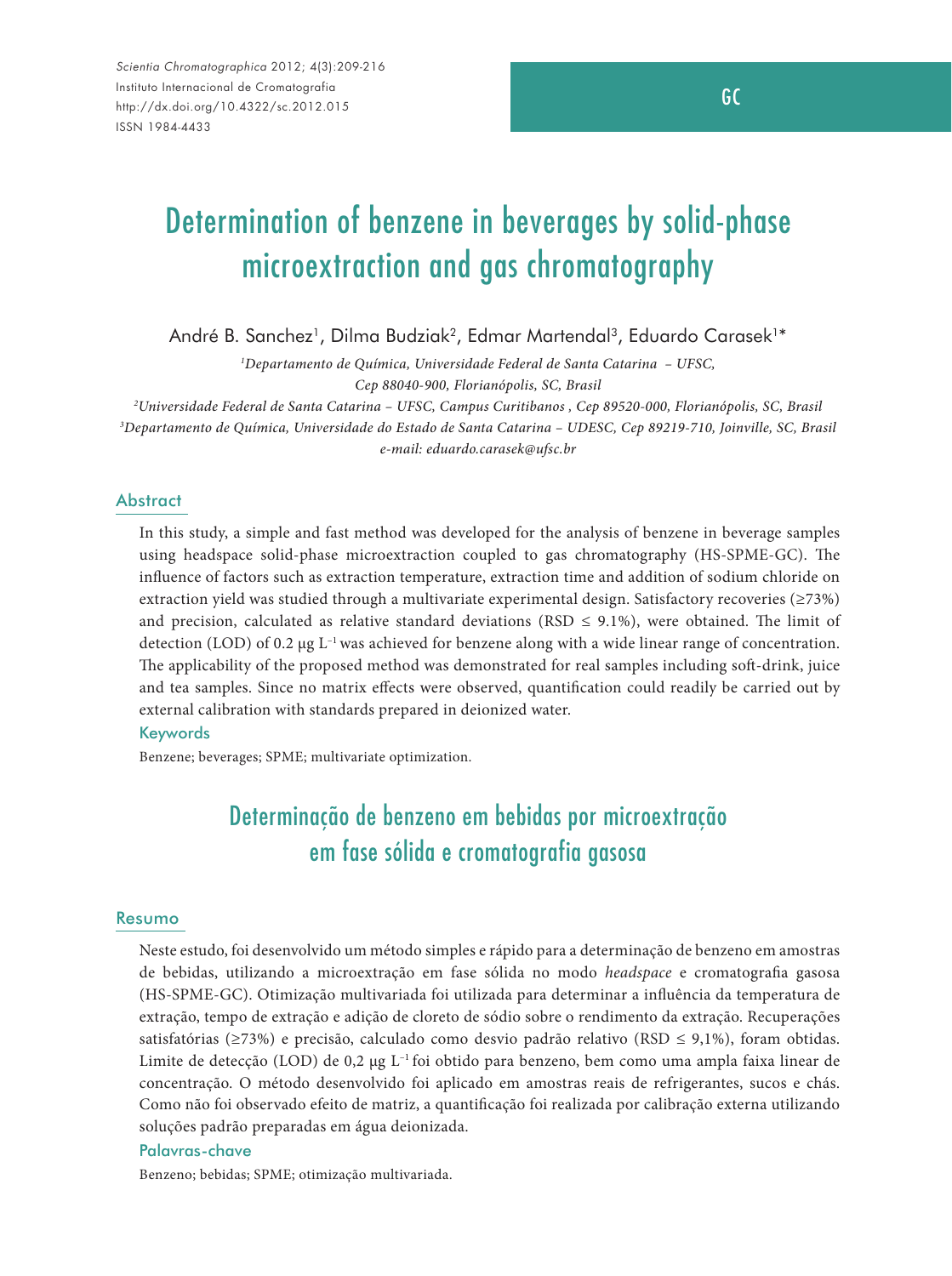### 1 Introduction

Benzene is carcinogenic to humans and has been reported to cause leukemia and other blood-related disorders. The several possibilities for the intake of benzene include drinking water and food, both through contaminations from the environment<sup>[1]</sup>. Beverages, especially those containing benzoate salts and ascorbic acid, are potential sources of contamination with benzene due to the decarboxylation of benzoate by a hydroxyl radical. These reactions are catalyzed by trace levels of metal ions that reduce oxygen via reactions involving ascorbic acid to form hydroxyl radicals<sup>[2]</sup>. However, there are no legal limits for the contamination of beverages with benzene, and the maximum contaminant level established for drinking water can be used. The World Health Organization<sup>[1]</sup> and the US Environmental Protection Agency<sup>[3]</sup> established the limit for benzene in drinking water at 10 and  $5 \mu g L^{-1}$ , respectively. A more rigorous guideline is that of the European Council, which has fixed the limit for benzene in drinking water at  $1 \mu g L^{-1}$  [4].

According to the maximum contaminant level for benzene in drinking water established by several agencies, it is expected that benzene exists in trace levels in beverages, thus an extraction/preconcentration technique is required. Techniques to quantify benzene in beverages make use of some form of headspace gas chromatography. Purge and trap<sup>[5,6]</sup> and static headspace[2,7-9] approaches have been reported for extraction of benzene from several types of beverages. Fabietti et al.<sup>[6]</sup>, using the purge and trap technique, showed levels of benzene ranging from 1.1 to 2.6  $\mu$ g L<sup>-1</sup> in a cola-based softdrink and from 2.4 to 3.6  $\mu$ g L<sup>-1</sup> in juice samples. Cao et al.<sup>[7]</sup> used a static headspace approach resulting in a detection limit of 0.26  $\mu$ g L<sup>-1</sup>, and the analysis of 124 soft-drink samples showed

that only 6 samples had benzene concentrations over 5  $\mu$ g L<sup>-1</sup>. On the other hand, solid-phase microextraction (SPME) which offers appropriate characteristics such as a sample preparation technique<sup>[10]</sup>, has been very little explored for the determination of benzene in beverages. Only one study to determine benzene in beverages conducted by a private laboratory used SPME in headspace mode (CAR/PDMS fiber) and gas chromatography - mass spectrometry (GC-MS) to monitor benzene in beverage samples<sup>[11]</sup>.

The main aim of this study was to explore the potential of the SPME technique for quantification of benzene in several kinds of beverage matrices. To reach this goal a full factorial design and a Doehlert matrix were used to optimize some variables involved in the HS-SPME procedure. The optimized method validation included determination of the limits of detection and quantification of the proposed method, linearity, repeatability, accuracy and linear range. To the best of our knowledge, this is the first time that HS-SPME procedure to determine benzene in beverage samples was conducted with diligent approach. Additionally, multivariate techniques were applied to optimize the proposed HS-SPME.

#### 2 Experimental

#### 2.1 Instrumentation

Chromatographic analysis for optimization and validation studies were performed on a Shimadzu GC-14B gas chromatograph (Kyoto, Japan), equipped with a split/splitless injector and a flame ionization detector. Chromatographic separations were carried out in an OV-5 capillary column (5% phenyl-95% polydimethylsiloxane, 30 m × 0.25 mm, 0.25 µm film thickness (OV Specialty Chemical, Marietta,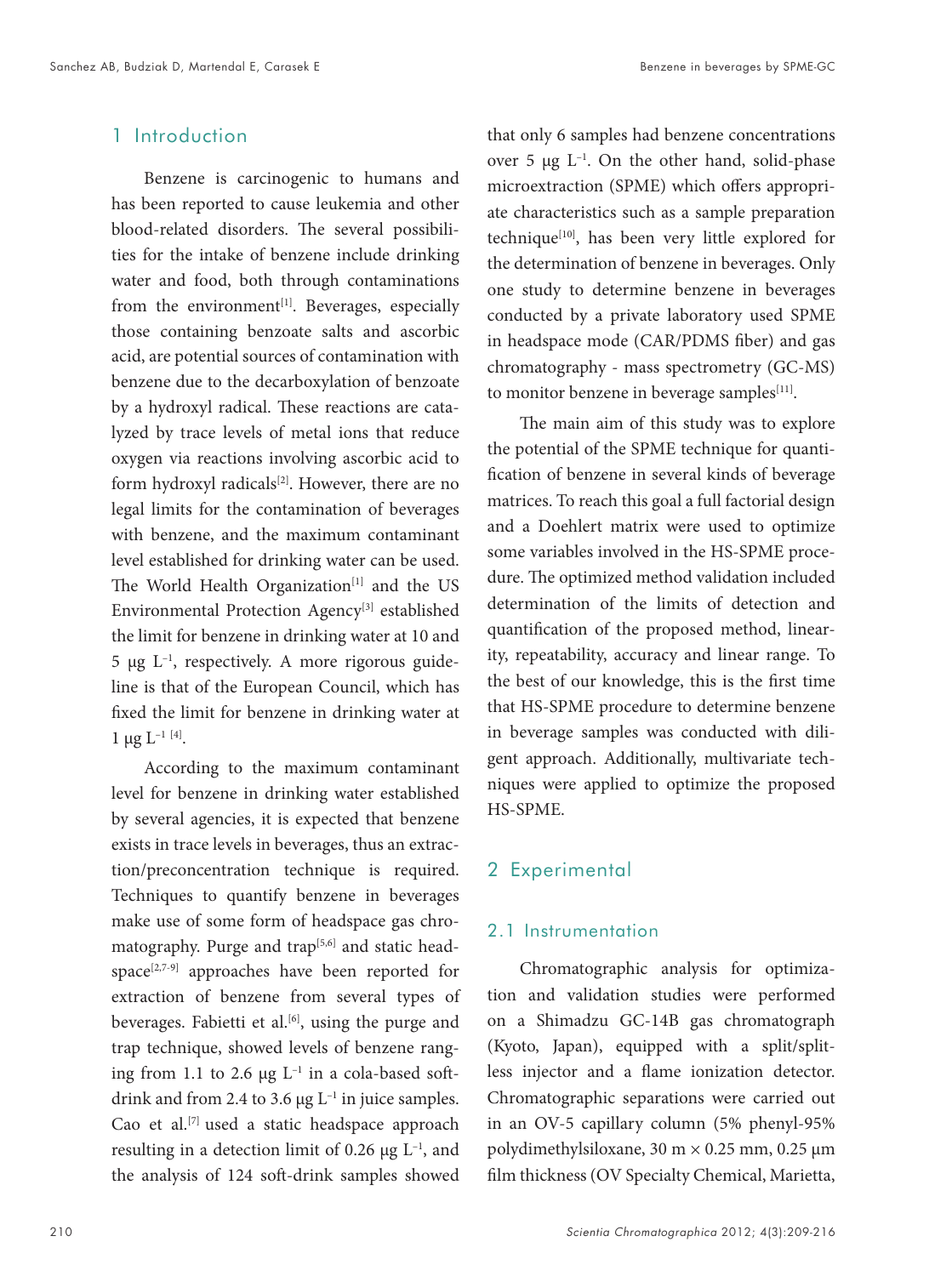OH, USA). Ultrapure nitrogen was used as the carrier and make-up gas at initial flow-rate of 1.0 and 35 mL min–1, respectively. The initial column oven temperature was 40 °C (1 minute); subsequently increasing 10 °C min–1 to 100 °C and 15 °C min–1 to 180 °C. The injector temperature was fixed at 300 °C, except when the CW-DVB fiber was used because the manufacturer recommends a maximum temperature of 260 °C. The detector temperature was fixed at 280 °C.

For the samples which could be quantified in gas chromatography – flame ionization detector (GC-FID) instrument, the identity of benzene was confirmed using a GC coupled with a mass spectrometer (Shimadzu GC-MS 2010 Plus). A Restek Rtx-5MS (5% diphenyl-95% dimethylpolysiloxane) capillary column (30 m × 0.25 mm ×  $0.25$   $\mu$ m) was used for the GC separation (Bellefonte, PA). Helium was used as the carrier gas at a flow rate of 1 mL min–1. The oven temperature program and the injector temperature were the same as described previously under the GC section. The quadrupole mass detector was operated at 200 °C in the electron impact mode at 70 eV. The ion source temperature was set at 200 °C, and the transfer line was set at 280 °C. The mass acquisition range was 40-100 *m*/*z*. The benzene peak was identified on the basis of its fragmentation pattern using the NIST Mass Spectral Search Program 05 (NIST, Washington, D.C., USA).

A Microquímica MQAMA 301 stirrer (Santa Catarina, Brazil) was used to stir the solutions and a Microquímica MQBTC 99-20 bath system was used to control the temperature.

#### 2.2 Chemicals and materials

The standard stock solution of 100 mg  $L^{-1}$ benzene (Sigma–Aldrich, Milwaukee, WI, USA) was prepared in HPLC-grade methanol (Tedia, Fairfield, OH, USA). A working standard solution of 50  $\mu$ g L<sup>-1</sup> was prepared in home-made orange juice to optimize the extraction procedure. Water obtained from a Milli-Q system (Millipore, Bedford, MA, USA) was used to prepare the standard solutions to construct external calibration curves. Sodium chloride (Vetec, Rio de Janeiro, Brazil) was used for the modification of the ionic strength of the samples.

The fibers investigated were polydimethylsiloxane (PDMS, 100 µm), divinylbenzenepolydimethylsiloxane (DVB-PDMS, 65 µm), carboxen-polydimethylsiloxane (CAR-PDMS, 75 µm), carbowax-divinylbenzene (CW-DVB, 65 µm) and divinylbenzene-carboxen-polydimethylsiloxane (DVB-CAR-PDMS, 50/30 µm), all purchased from Supelco (Bellefonte, PA, USA).

### 2.3 Solid-phase microextraction procedures

Firstly, each investigated SPME fiber was conditioned in the injector port of the GC according to the manufacturer's specifications. For the optimization step, as well as for validation of the method, 10 mL portions of spiked orange juice were hermetically sealed in 20 mL clear vials. In accordance with the experimental optimization design, NaCl was added to the spiked orange juice for the extractions. The samples were equilibrated during the incubation time of 5 minutes in a bath device at the appropriate temperature (selected according to the experimental design optimization procedure, described below). The fiber was immediately inserted into the GC injector and the analytes were thermally desorbed from the fiber for 5 minutes. No memory effects were observed.

#### 2.4 Optimization strategy

The choice of the SPME fiber was carried out through univariate procedures obtained in triplicate. Each available fiber was used to extract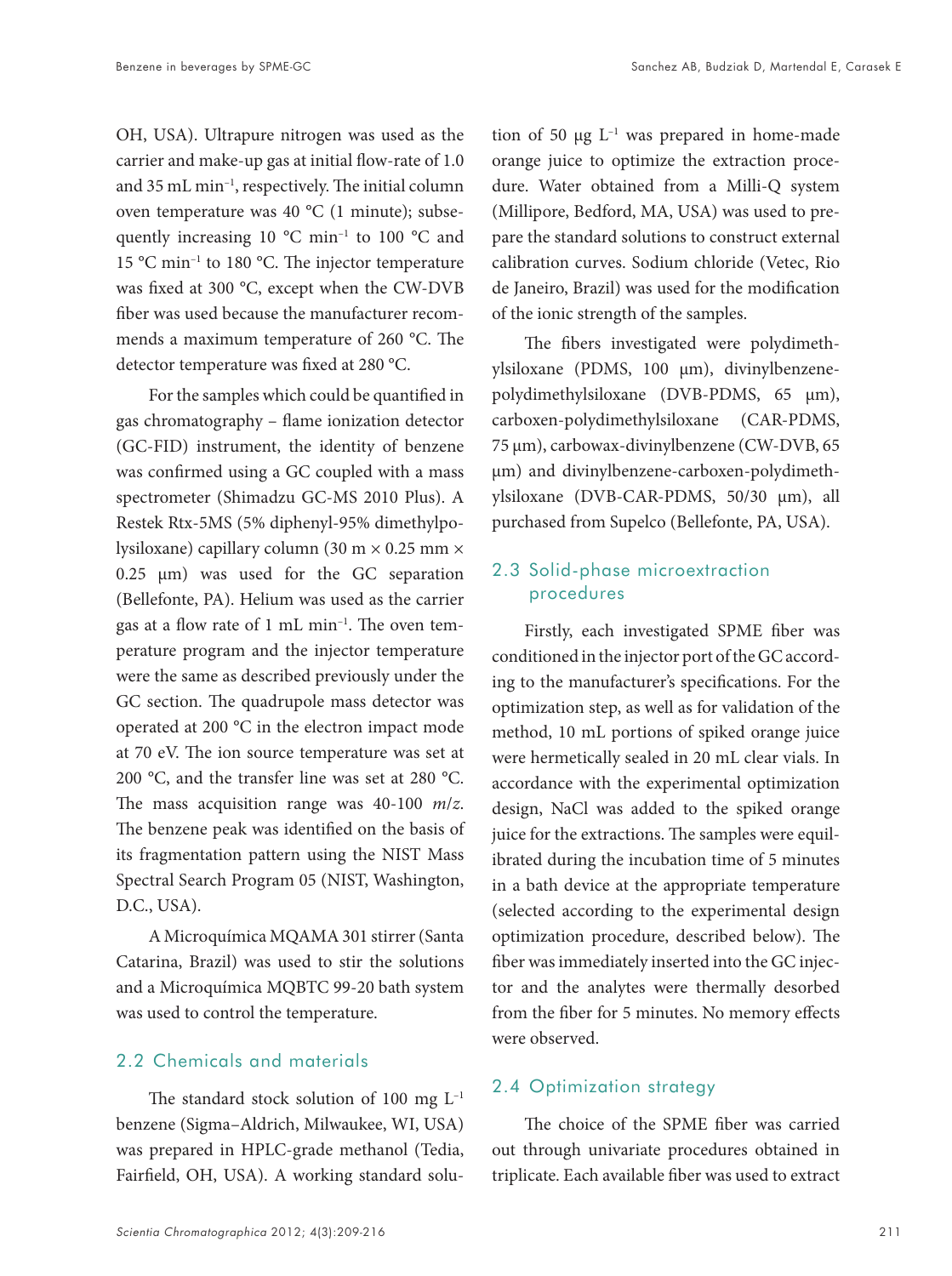benzene at 50  $\mu$ g L<sup>-1</sup> from 10 mL of orange juice containing 2.0 g NaCl for 10 minutes at a temperature of 5 °C.

After the selection of the best SPME fiber, a full factorial design with one center point, including the variables ionic strength (1.0 and 3.0 g NaCl in 10 mL of sample), temperature (2 and 10 °C) and extraction time (10 and 20 minutes), was performed to evaluate the best experimental condition to extract benzene.

According to the results obtained in the experimental design, the extraction temperature and NaCl addition were the significant factors. A Doehlert matrix was used for optimization of the extraction temperature (0; 2 and 4 °C) and ionic strength (1.5; 2.0; 2.5; 3.0 and 3.5 g per 10 mL of sample), fixing the extraction time at 15 minutes. The experimental data were processed using the *Statsoft Statistica 6.0* software.

### 3 Results and discussion

#### 3.1 Choice of fiber

Initially, the values for the efficiency of benzene extraction from orange juice using five commercially available SPME fibers (PDMS, CAR-PDMS, DVB-CAR-PDMS, DVB-PDMS and CW-DVB) were compared. The experimental parameters fixed for this study were: extraction time of 10 minutes, extraction temperature of 5 °C, 2 g of NaCl in 10 mL sample and 50  $\mu$ g L<sup>-1</sup> of benzene. CAR-PDMS gave the best extraction efficiency with the highest chromatographic area for benzene; it was therefore selected to continue with the optimization. This results show that combining the absorption properties of the liquid polymer (PDMS) with the adsorption properties of porous particles (carboxen) in the extract phase promotes a high retention capacity.

# 3.2 Optimization of extraction conditions

A total of 11 experiments were carried out, including the three replicates at the central point, to determine the significance of each variable, as well as the influence of their interactions on the preconcentration procedure using the CAR-PDMS fiber, as shown in the Pareto chart in Figure 1.

As can be seen from the Pareto chart, the factors extraction temperature and NaCl addition are statistically significant at the 95% confidence level. The results obtained indicate that by increasing the NaCl amount and decreasing the sample temperature the recovery efficiency will improve. An increase in the extraction temperature increases the diffusion of the analytes through the fiber coating. However, as the sorption step is an exothermic process, an increase in the extraction temperature leads to a reduction in the partition coefficient, consequently reducing the amount of analyte extracted at equilibrium. Therefore, the extraction temperature has an antagonistic effect, and generally an optimum extraction temperature can be observed. Since benzene is a very volatile compound, a low sample temperature does not affect its volatility. Thus, a significant increase in the amount of benzene extracted was observed even at low sample temperature. Therefore, the thermodynamic effect was found to be more significant than the kinetic effect for the benzene extraction. On the other hand, the positive value obtained for the effect of salt addition indicates that the analytical response increases when the level changes from minimum to maximum. The addition of salt to the aqueous samples increases the ionic strength of the solutions and reduces the solubility of the analytes, as the aqueous media lowers its capacity of dissolving organic compounds, favoring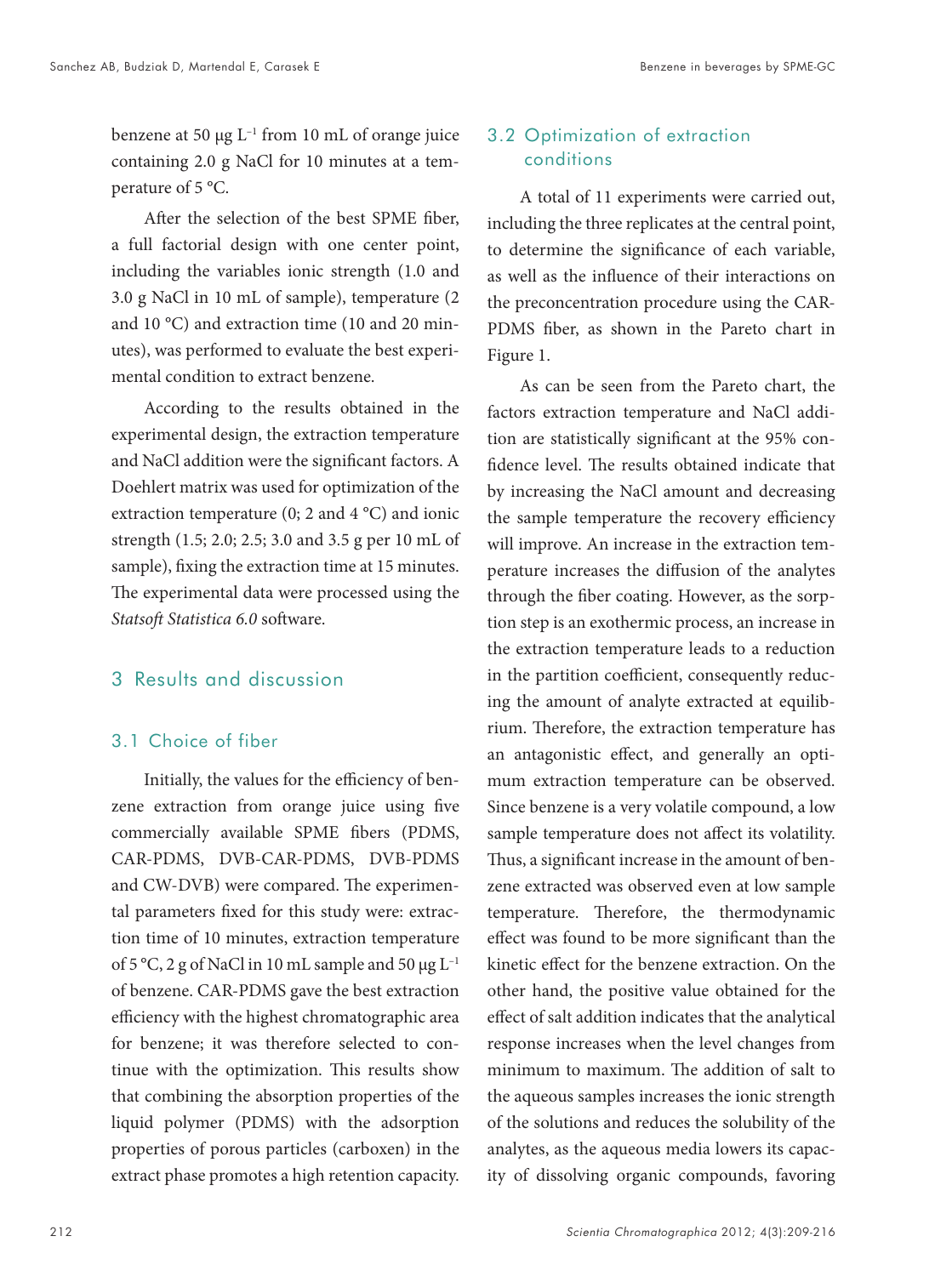

Figure 1 Pareto chart of standardized effects for the variables of the SPME procedure using the peak area as the analytical response. (1) extraction temperature, (2) NaCl addition, (3) extraction time, (1 by 2) interaction between extraction temperature and NaCl addition, (1 by 3) extraction temperature and time (2 by 3) extraction time and NaCl addition.

their partitioning between the sample and fiber coating[12].

In contrast, by considering the conditions set within the experimental domain, neither the extraction time nor the interaction between the variables were significant, and thus the extraction time was fixed at 15 minutes for all experiments (central point value).

#### 3.3 Doehlert design

It was observed from the results of the factorial design that the variables extraction temperature and salt addition required a final optimization. Therefore, a Doehlert matrix was constructed with these variables. Seven experiments were carried out with levels of 0, 2 and 4 °C and 1.5; 2.0; 2.5; 3.0 and 3.5 g of NaCl for the extraction temperature and salt addition, respectively.

Figure 2 shows the response surface built for the extraction temperature and NaCl addition, maintaining an extraction time of 15 minutes. By analyzing the response surface, the set of SPME conditions, within the experimental domain, that generated the best extraction recovery for benzene, was visually determined. These conditions correspond to an extraction temperature of 0 °C and addition of 3.0 g of NaCl. Experimental limitations did not allow lower extraction temperatures and the higher amount of NaCl added was close to the saturation of the solution.

## 3.4 Validation of the method

Table 1 shows the limits of detection (LOD) and quantification (LOQ), linear range, relative standard deviation (RSD) and correlation coefficient (R) for the analysis of benzene in the orange juice matrix with the CAR-PDMS fiber under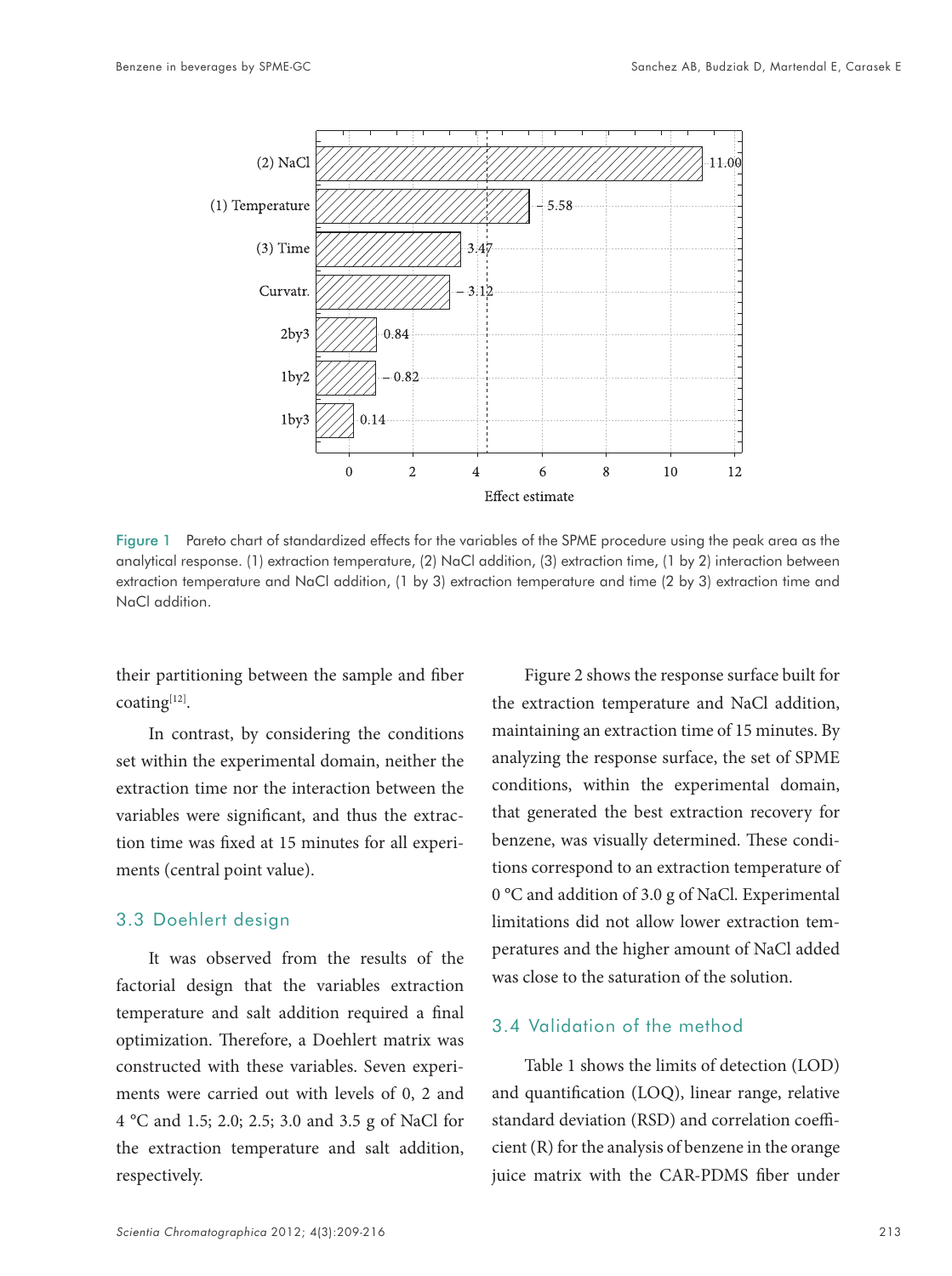the optimized HS-SPME conditions. The limits of detection and quantification were calculated as three and ten times the standard deviation of the linear coefficient of the calibration curve divided by the slope of the calibration function, respectively. Good correlation coefficients (*R*) were obtained, higher than 0.999. The method showed an excellent precision, calculated as the relative standard deviation ( $n = 6$ ) using a natural orange juice spiked with 5 and 20  $\mu$ g L<sup>-1</sup> of benzene (Table 1).

#### 3.5 Application of the methodology to beverage samples

The developed method was applied in the analysis of 9 commercial beverage samples purchased in Florianópolis – Brazil. All samples contained ascorbic acid and benzoic acid in their compositions, which could form benzene. These samples included soft-drinks, juices and teas ready for consumption, and concentrated juices. The concentrated juices were prepared in accordance with the information obtained from the product label before analysis. Benzene was quan-



Figure 2 Response surface for optimization of extraction temperature and salt addition obtained from the Doehlert matrix.

Table 1 Linear range, correlation coefficients, and detection and quantification limits obtained for the proposed method.

| Linear range $\mu$ g L <sup>-1</sup> |       | $LOD^{\alpha}/\mu$ g L <sup>-1</sup> | $LOQb/\mu q$ $L-1$ | $RSD% (n = 6)$                    |
|--------------------------------------|-------|--------------------------------------|--------------------|-----------------------------------|
| $0.5 - 50$                           | በ 999 |                                      | 0.6                | 9.1 (5 $\mu$ g L <sup>-1</sup> )  |
|                                      |       |                                      |                    | 5.7 (20 $\mu$ g L <sup>-1</sup> ) |

<sup>o</sup>LOD; limit of detection. <sup>b</sup>LOQ; limit of quantification.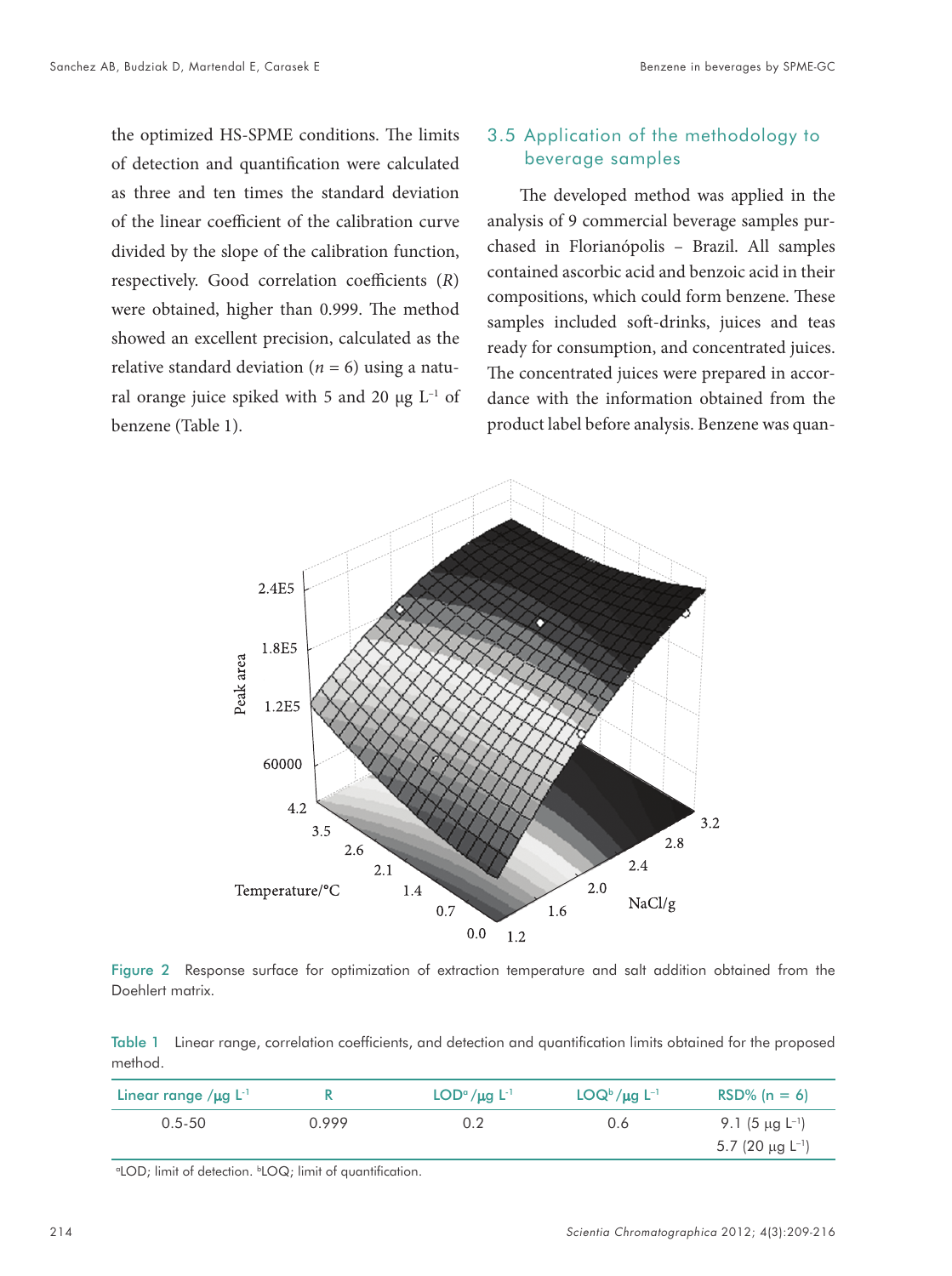tified using the optimized procedure. To study possible interference effects, the slopes for an external analytical curve and a standard addition curve for each sample were compared, and the relative sensitivity was calculated. This procedure shows adequate relative sensitivities for all the samples (recoveries between 73 and 99%), indicating that the sample matrix has little influence on the SPME method. Therefore, an external calibration curve can be used successfully for quantitative analysis, making the proposed method simpler and faster. The results can be observed in Table 2. In all the samples which benzene could be quantified, we performed a confirmatory study using the proposed method except we used a GC-MS instrument. All the samples analysed in GC-MS gave a positive identification of benzene, all with a similarity between obtained spectra and that from the library higher than 90%. It should be also mentioned that for none of the samples analysed a coelution ocurred between flavor compounds and benzene peak, showing a satisfactory selectivity of the method.

As seen in Table 2, seven samples (78%) contained quantifiable concentrations of benzene, of which 5 were above the European limit for benzene in drinking water of 1  $\mu$ g L<sup>-1</sup> and 4 samples were above the 5  $\mu$ g L<sup>-1</sup> US Environmental Protection Agency maximum contaminant level for drinking water. Three of the samples even had a concentration higher than 10  $\mu$ g L<sup>-1</sup>, thereby exceeding the action limit for benzene in drinking water of 10  $\mu$ g L<sup>-1</sup> proposed by the World Health Organization<sup>[1]</sup>.

Gardner & Lawrence<sup>[2]</sup> showed that hydroxyl radicals, generated by the metal catalyzed reduction of  $O_2$  and  $H_2O_2$  by ascorbic acid, can attack benzoic acid to produce benzene. Under the experimental conditions that they obtained (reaction time of 15 minutes, reaction temperature of 25 °C, sample pH of 3.0, and benzoic acid, ascorbic acid,  $H_2O_2$ , and  $Cu^{2+}$  concentrations of 760, 1400, 360 and 16 mg  $L^{-1}$ , respectively) the benzene concentration was found to be around 2.0  $\mu$ g L<sup>-1</sup>. To verify the formation of benzene in beverages, we carried out an experiment using natural orange juice and adding benzoic acid and ascorbic acid in a concentration much closer to the real quantities found in commercial products. The natural orange juice was spiked with benzoic acid at a concentration of 100 mg  $L^{-1}$ , ascorbic acid at a concentration of 20 mg  $L^{-1}$  and  $Cu^{2+}$  at a concentration of 100 µg  $L^{-1}$ .  $H_2O_2$  was not added (as this substance is not added to any commercial beverage) and the sample pH was 3. The prepared orange juice was storage at room

| Sample                            | Mean concentration $\pm$ SD/ $\mu$ g L <sup>-1</sup> | Recovery (%) |
|-----------------------------------|------------------------------------------------------|--------------|
| Cola-based soft drink             | $0.8 \pm 0.2$                                        | 81.0         |
| Citrus fruit juice                | $<$ LOD <sup><math>\alpha</math></sup>               | 82.4         |
| Lemon juice                       | $0.8 \pm 0.3$                                        | 99.5         |
| Isotonic juice                    | $1.2 \pm 0.7$                                        | 73.2         |
| Tea 1                             | $15.2 \pm 1.1$                                       | 94.0         |
| Tea 2                             | $12.6 \pm 1.5$                                       | 86.5         |
| Tea 3                             | $11.4 \pm 0.5$                                       | 77.3         |
| Concentrated juice 1 <sup>°</sup> | $6.9 \pm 0.6$                                        | 92.3         |
| Concentrated juice 2 <sup>°</sup> | $<$ LODb                                             | 86.6         |

Table 2 Concentration and recovery values using standard addition and external calibration curve methods.

a prepared in accordance with the information obtained from the product label before analysis. bLOD; limit of detection.